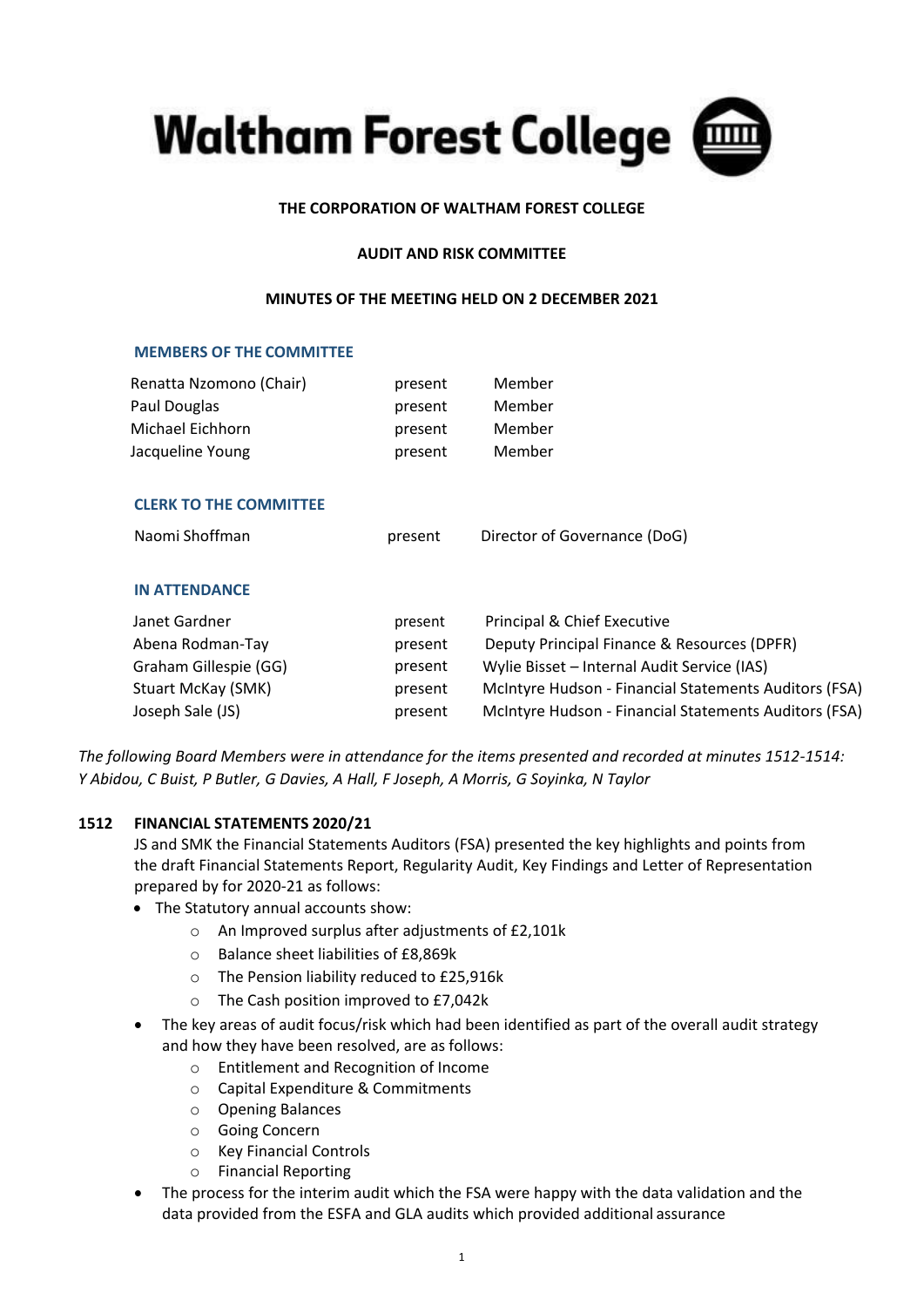- All information needed was provided by the College.
- There were some Audit misstatements and some technical adjustments changed.
- The audit has not identified any misstatements that require communicating to the governors which have not been adjusted for.
- As this is the first year the FSA have carried the audit, they looked at previous recommendation and there is nothing there of concern.

SMK then went through the audit findings recommendations and management responses.

SMK concluded the presentation saying that the audit work on the financial statements is now substantially complete and the FSA anticipate issuing an unqualified audit opinion for the year ended 31 July 2021subject to the receipt of the approved Strategic Report and Financial Statements signed by the Board and the signed letter of representation.

SMK reported that the FSA and college team had worked well together.

Questions /Comments were invited.

There was a discussion around some of the audit recommendations made and the rationale for the management responses. The DPFR advised that some further capacity has been put in place in the MIS team to help implement the recommendations surrounding the College's ILR system.

A Governor asked what the College's position is in terms of its level of provisions and reserves compared to the sector. SMK responded that all provisions are backed up and the reasons for some colleges doing this; he said that whilst a Reserves policy is a good thing to put in place the college has outstanding financial health with a low-level of debt so it more about the nature of reserves (this was discussed further in minute 1526).

Several Governors raised the matter of a specific representation in the letter of representation. This matter was discussed at length, following which it was agreed that as this issue no longer represents a risk it should be removed from the letter.

**The draft Financial Statements Report and accounts, Key Findings and Letter of Representation for 2020-21 were noted. The final document with the amendments agreed will be submitted to the Corporation meeting on 14 December 2021 for final approval.**

**1513. ESFA Post-16 Audit Code - Regularity Audit Self-Assessment Questionnaire 2020-21 (SARQ).** The Committee considered the report on the Corporation's self-assessment of its governance and oversight of the College during 2020/21 including COVID 19 arrangements.

The Committee reviewed and were satisfied with the SARQ responses. A Governor asked the DPFR to check and advise what the cost centred funds for any systems controls is being used for.

## **The Committee noted the Regularity Audit Self-Assessment Questionnaire 2020-21**

## **1514. POST-16 AUDIT CODE OF PRACTICE 2020/21**

The DPFR advised that this document is updated every year so will be presented annually alongside the financial statements.

#### **The Committee noted the Post-16 Audit Code of Practice 2020/21**

*All members of the Board other than members of the Committee withdrew from the meeting.*

# **1515. ATTENDANCE OF THE PRINCIPAL AND OTHER COLLEGE MANAGERS AT THE MEETING OF THE AUDIT COMMITTEE**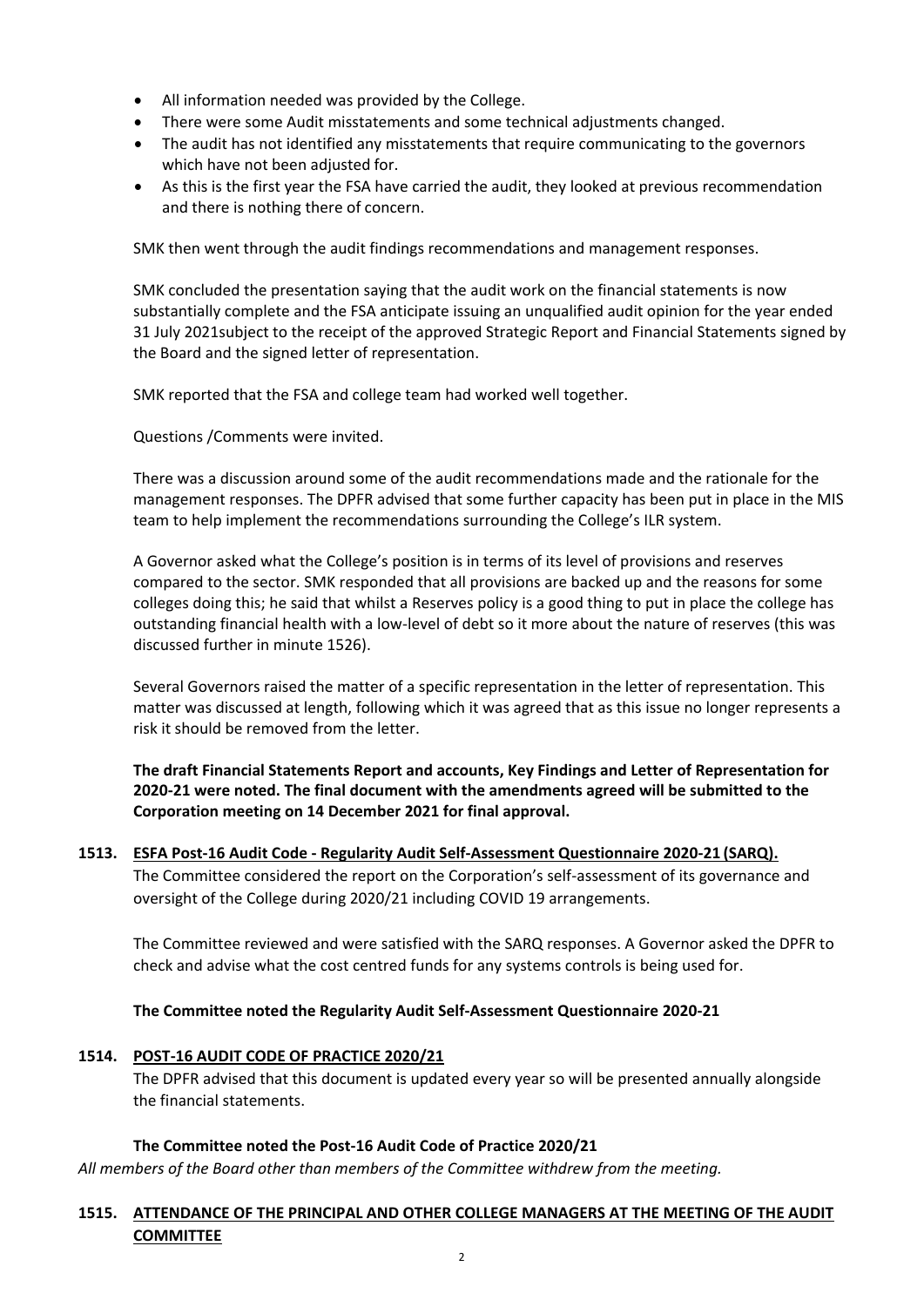The Committee agreed that the Principal, and the Deputy Principal Finance and Resources (DPFR), be invited to attend the meeting.

## **1516. APOLOGIES FOR ABSENCE**

There were no apologies.

### **1517. DECLARATION OF INTERESTS**

There were no issues included on the agenda for the meeting in which they had a personal interest relative to the College.

### **1518. MINUTES OF THE MEETING OF THE AUDIT COMMITTEE HELD ON 12 JULY 2021**

The Minutes of the Audit Committee meeting held on 12 July 2021 were approved by the Committee as a correct record.

### **1519. MATTERS ARISING**

None

### **1520. INTERNAL AUDIT ANNUAL REPORT 2020-21**

GG, the Internal Auditor, presented the Internal Audit Annual Report for 2020-21 and highlighted the following:

- There was a small change in the annual plan which was agreed with the Committee.
- All reviews give an overall strong or substantial assurance.
- There were no high-grade recommendations or anything of concern.
- Benchmarking data overall shows the College is performing better than most of clients.
- The IAS achieved 100% compliance against the KPI's.
- This is the first year providing the college with an IAS and it has gone well.

#### Questions were invited

A Governor asked whether looking at other clients if there were any thematic trends and areas where we should consider a deep dive. GG responded that procurement is an issue in the sector as there is a concern with compliance for procurement rules. Cyber risk is another issue and an area where the IAS have just carried out a review and given strong assurance around that. Overall as a college WFC is performing well in this area if not better than others in the sector. The Principal said that she is conscious that despite the strong assurance in the work colleges are doing to improve cyber security, JISC are saying it not a matter of if college will be attacked, it's a matter of when. The college will continue to take all controls necessary but doesn't mean we will never be attacked. The Chair agreed this is a strong point to make and that we need to make sure we can recover for such an attack and deal with it and the impact.

The Committee asked how the College is getting on with putting the recommendation in action especially low-grade ones. The DPFR responded that all Audit recommendations are put into one document that goes to SLT as a monthly agenda for monitoring. The DPFR advised that most if not all of these have been completed.

#### **The Committee Received the Internal Audit Annual Report 2020-21**

#### **1521. AUDIT REPORTS**

The DPFR advised that many external agency audits of courses have been or are being carried out at the college. The DPFR spoke to the following most recent audit reports:

**I ESFA 16 19 High Value** – this ESFA audit confirmed that no errors have been identified and also provided positive feedback.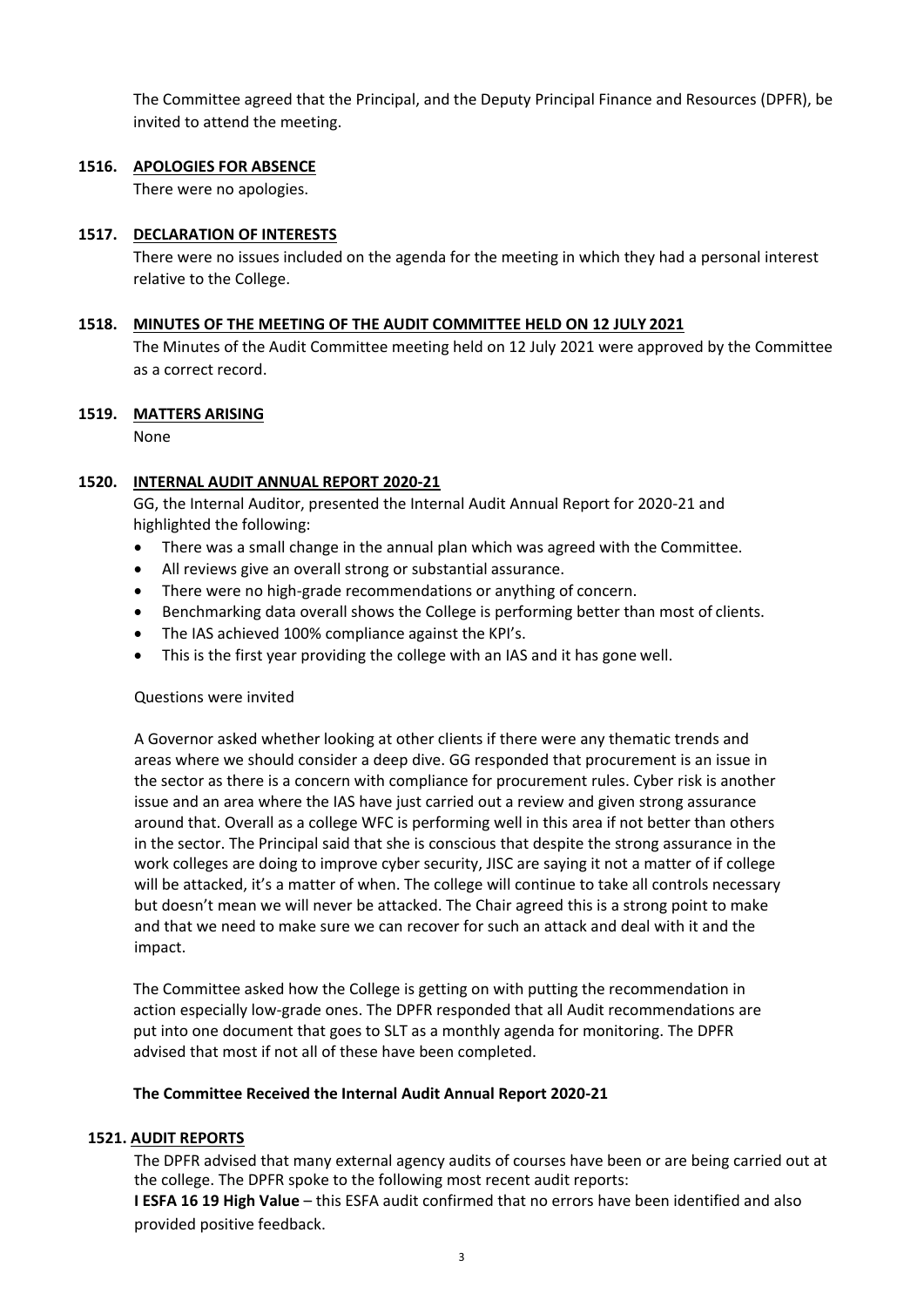**II GLA AEB Funding** – this audit is of adult funding which accounts for about £8m income for the college and was a very rigorous review with a positive outcome. In terms of the recommendations in Annexe B some of these have been picked up by the Financial Statements auditors.

The Committee asked the DPFR to circulate the Annexe B once it has been populated with the management response and a note of those which are being picked up by the Financial Statements auditors.

## **The Committee noted the positive audit reports**

# **1522. ANNUAL REPORT OF THE AUDIT AND RISK COMMITTEE 2020-21**

The DoG spoke to the draft Audit and Risk Committee Annual Report for 2020-21. The Committee were satisfied with the content of the report but noted some inconsistencies in the presentation of the figures and asked that these be tidied up in the version to be submitted to the Board.

**The Committee agreed to recommend the AUDIT AND RISK COMMITTEE Annual Report 2020-21 to the Corporation on 14 December 2021 for Approval subject to the changes agreed.**

## **1523. RISK MANAGEMENT ANNUAL REPORT 2020-21**

The DPFR went through the report which captures the risk management activities for last year which covers:

- A Summary of College's risk and control systems
- Details of risk register information
- An Analysis of risk scoring current, and July 2020 and 2021

A Governor noted that many of the risks have already been actualised and asked of the risks being managed on the risk register how many have materialised as issues. Another Governor suggested that one thing that can be done is to classify risks into strategic and operational. DPFR reiterated that this report looks at last year but these have already been reformatted for the new framework template for the new year and the next item will address that.

The Committee asked the DPFR to add a sentence to explain the reason for the 1 category high risk.

# **The Committee agreed to recommend the Risk Management Annual Report 2020-21 to the Corporation on 14 December 2021 for Approval subject to the changes agreed.**

## **1524. Draft Risk Strategy**

The DPFR went through the report which provides the Committee with the draft:

- Board Assurance Framework Policy
- Risk Management Strategy
- New Draft Strategic Risk Register

The Committee all agreed they were very impressed with the document. This is a very good start with the intention to collate everything into one document that is embedded in the College by defining roles and assigning responsibilities.

A discussion ensued around how risks are identified – for instance Brexit is an issue rather than the risk as it is the impact of the issue that presents various risk to funding, recruitment etc. So, going forward we need to identify true risks.

A Governor suggested some further points to include which were agreed by the committee. The Chair emphasised the need for the corporation to set their risk appetite and a separate workshop will be held on this subject, along with a session at the Board's strategy day.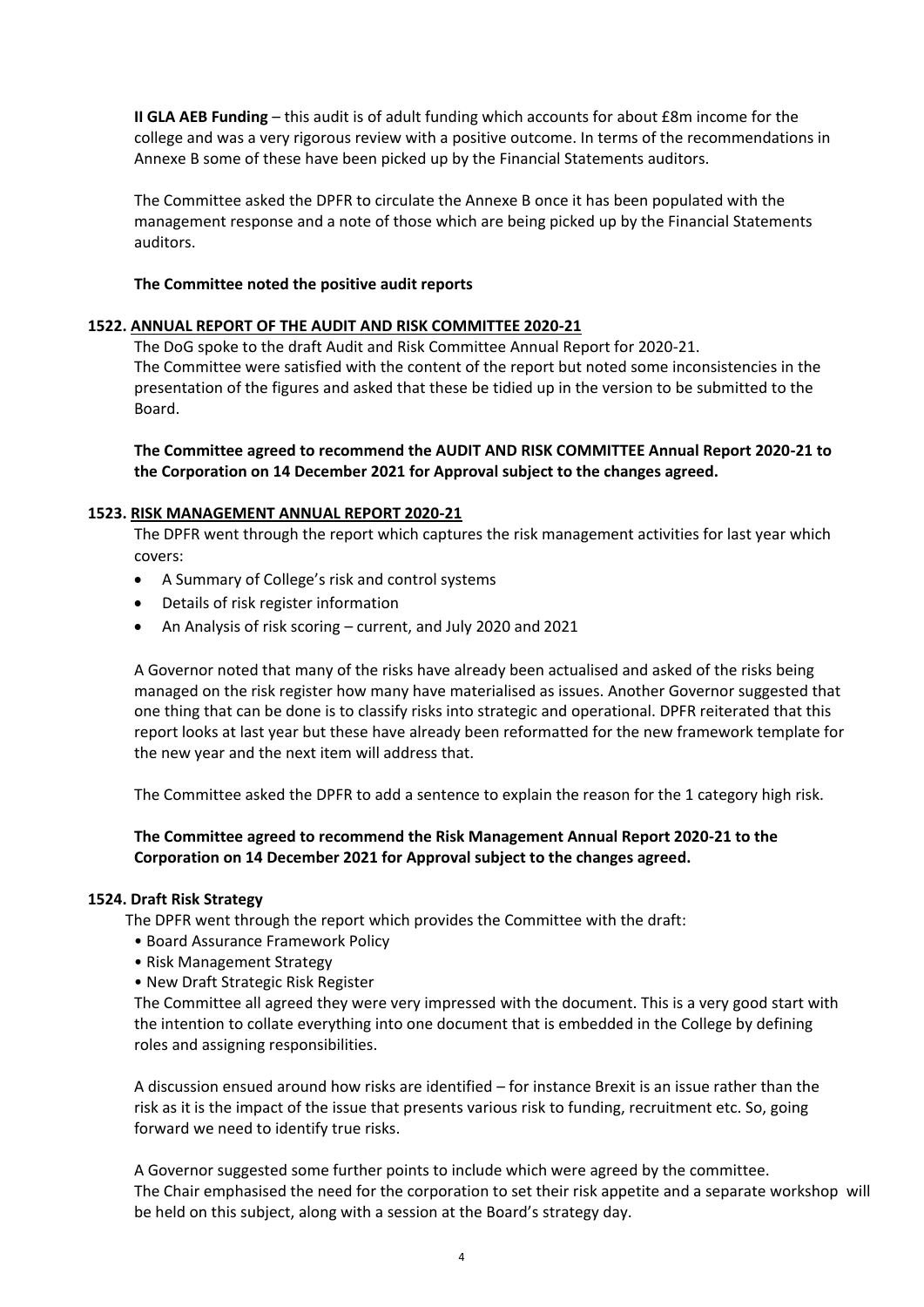The Chair thanked the Principal and DPFR for all the hard work that has gone into producing this pack.

# **The Committee noted the progress made with the draft risk strategy**

# **1525. Updated College Risk Register**

The Committee reviewed the College Risk Register, noting the changes since the last report.

# **The Committee received and noted the updated College Risk Register.**

## **1526. Policies:**

- I. The DPFR spoke to the draft Reserves Policy and highlighted the following:
- In order to be a future proofed financially viable organisation, able to invest for growth and sustainability and provide reliable services over the longer term, the College is putting in place a reserves policy.
- In addition, the new SORP FRS102 requires a statement from the College on its Reserves Policy to be included in the Financial Statements.
- To avoid closure if funding difficulties were to occur, the Board of Governors has agreed to keep a certain level of financial reserves to ensure that main operations can continue for a period of 12 months. The College will continually review its financial position through forecast and modelling including sensitivity analysis for any changes in circumstances.

Questions/ comments were invited:

A Governor suggested that one could make an argument that the reserves policy is a mitigation tool.

SMK commented that it is a great step to have a policy, given that most College's do not. He queried the 12 months figure as that seems unrealistic due to the amount involved. The DPFR responded that this seems to be standard in the sector. A discussion ensued around this point and it was agreed that the main reason to have a policy is to control and mitigate risks and a cash reserves policy stating the reserves cannot go below a certain level.

It was suggested that this policy could be linked to risk appetite and the risk strategy paper or maybe combine reserves and treasury management policy (next item).

It was agreed that a base amount should be quantified in the policy.

The Committee agreed the policy needs some further work before coming back for approval. Accordingly, it was agreed to slightly re word the reserves policy statement in the financial statements to state that the College is in the process of developing one.

## **The Committee received and noted the progress being made with the draft reserves policy.**

- II. The DPFR spoke to the draft Treasury management Policy and highlighted the following:
	- This policy outlines the College's approach to treasury management and documents the roles and responsibilities of the Corporation, the Senior Leadership Team and the other key parties in relation to treasury management.
	- The Corporation approved a set of financial objectives for the College; achieving these objectives will secure the financial viability of the College. The financial objectives include:
		- Maintaining a sound financial base.
		- Minimum cash days in hand of 30 days.

The Committee agreed this was a good start but requires further clarification around the segregation of duties. Members were asked to share any further comments they may have with the DPFR. A revised version incorporating the suggested changes will be submitted to next meeting for approval.